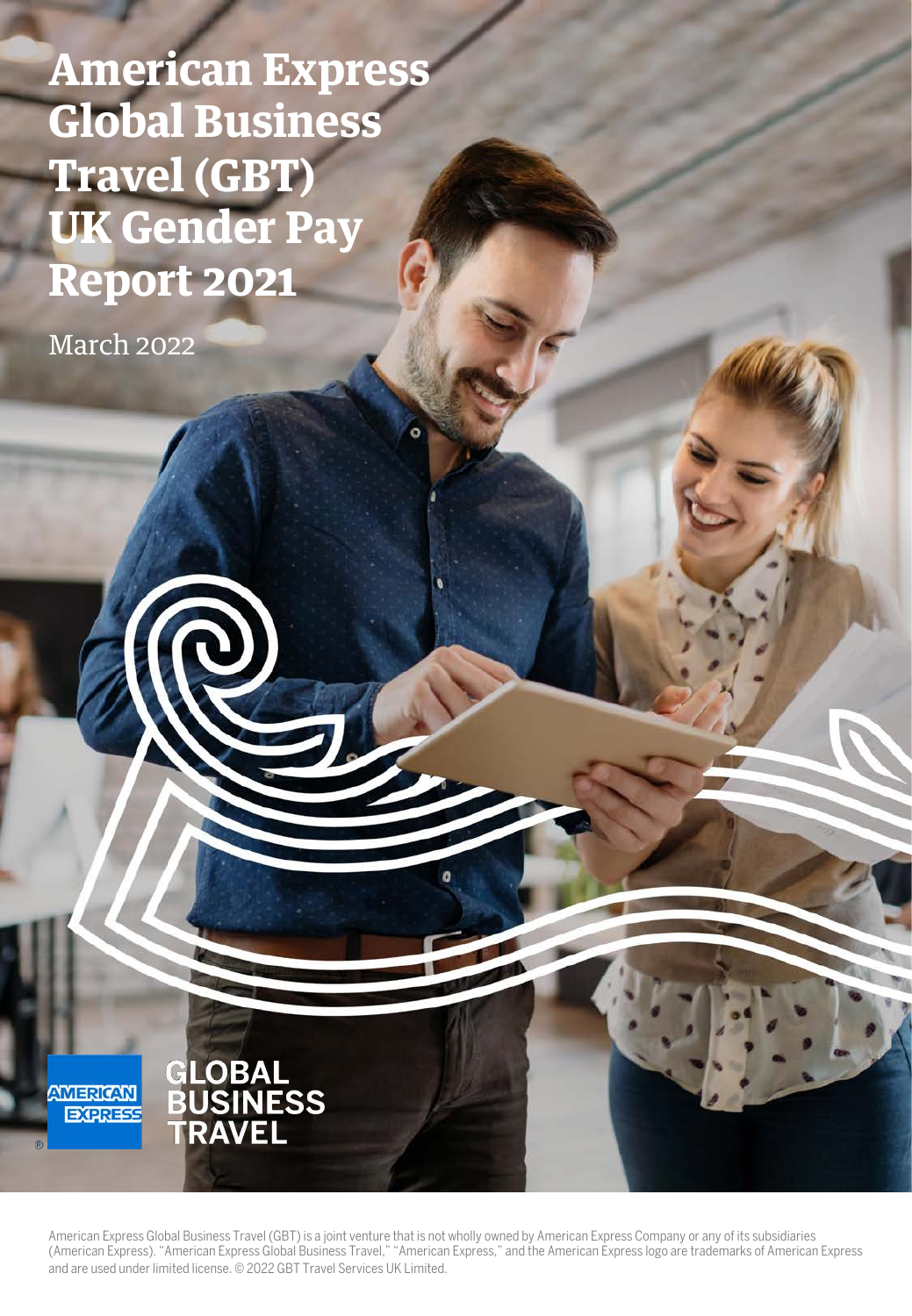## GBT UK Gender Pay Report 2021

At American Express Global Business Travel (GBT), we are committed to evaluating our business practices to identify and eliminate biases. We strive to implement processes that support a globally inclusive culture – one that creates exceptional experiences and enables our colleagues to be their authentic selves and grow their careers.

GBT is the world's leading B2B travel platform, providing software and services to manage travel, expenses, and meetings & events for companies of all sizes. With travel professionals in more than 140 countries, our customers and travellers enjoy the powerful backing of American Express Global Business Travel.

The UK government's gender pay reporting initiative requires all companies that employ 250 or more employees in the UK (within a legal entity) to publish gender pay gap information. Gender inclusion and equality of opportunity in our business remains a priority for us and we have undertaken detailed analysis of our gender pay statistics to ensure that we continue to work towards this goal.

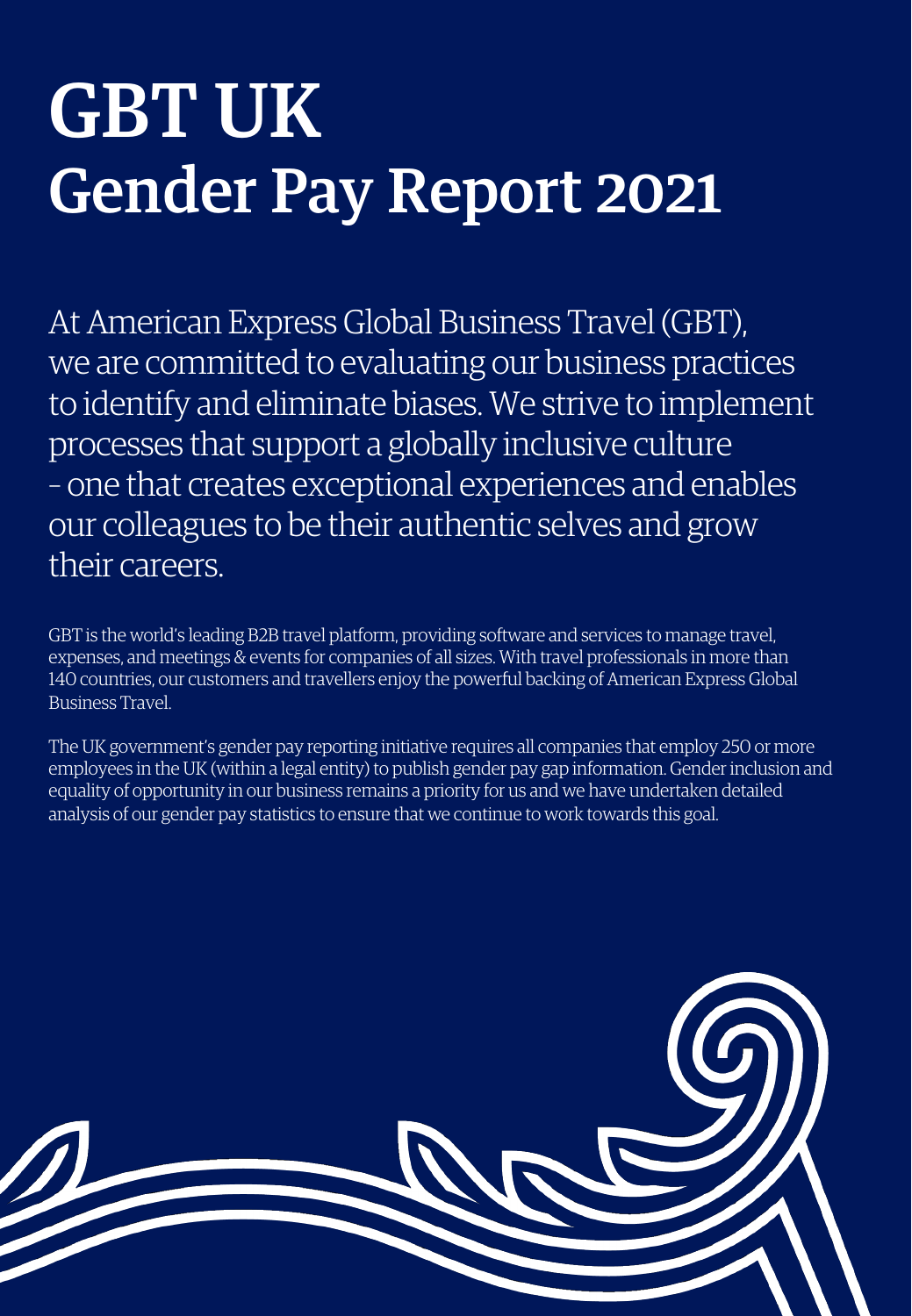#### An overview of 2021

With the Covid 19 pandemic continuing throughout 2020 and 2021, the travel management industry has continued to face challenges. Our organisation and our employees stepped up and showcased resilience in the midst of adversity to maintain a high level of service to our customers.

In compliance with government policies and in order to protect the business, GBT rolled out a furlough scheme in April 2020 which continued until the scheme closed in September 2021. This has had an impact on the outcome of the Gender Pay analysis as it led to removing a significant portion of the usual population in scope, thereby skewing the outcome.





#### Distribution of men and women at GBT

We are proud of the contribution women make at GBT both to our clients and to our culture across all levels of our business, which is why we are committed to reducing the gender pay gap. Our largest number of employees are travel counsellors. Women represent 76% of that group. Women are also well represented in management and executive roles.

#### An introduction to the gender pay gap and our numbers

It's important to note the difference between equal pay and a gender pay gap.

| $\mathcal{S}$<br>$\mathbf{M}$ |  |                                                                            | $\overline{\mathcal{L}}$<br>${\bf F}$ . |  |  |
|-------------------------------|--|----------------------------------------------------------------------------|-----------------------------------------|--|--|
|                               |  | BRRRRR                                                                     |                                         |  |  |
|                               |  | $77777777$                                                                 |                                         |  |  |
|                               |  | $222222$                                                                   |                                         |  |  |
|                               |  | $\begin{array}{ccccccccccccccccc}\n0 & 0 & 0 & 0 & 0 & 0 & 0\n\end{array}$ |                                         |  |  |

Equal pay is an individual measure. It compares the pay for a woman and a man in an equivalent role.

Gender pay is a collective measure. It compares the average pay of all women in the organisation, to the average pay of all men in the organisation across all roles, functions and levels.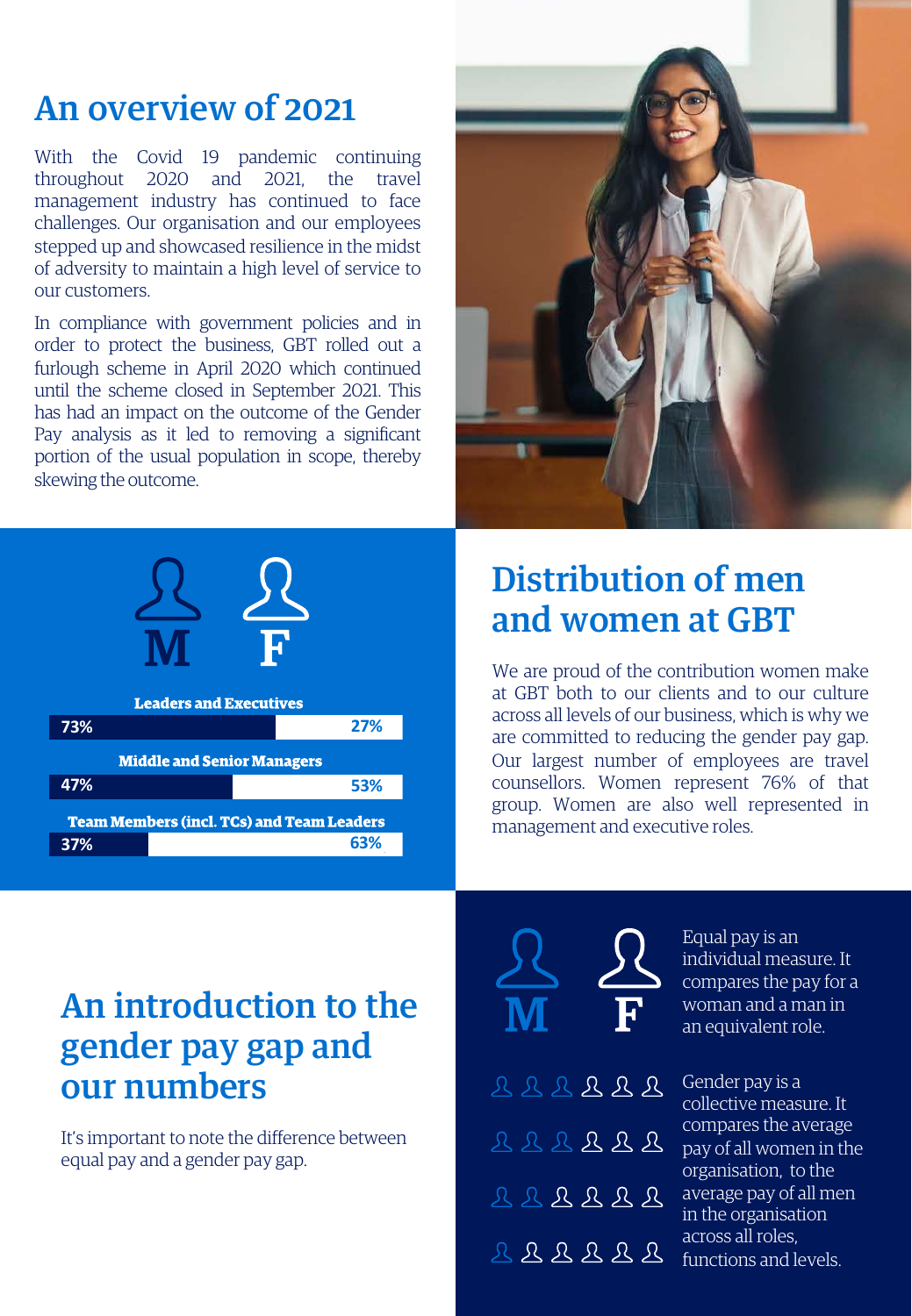# Our UK gender pay gap

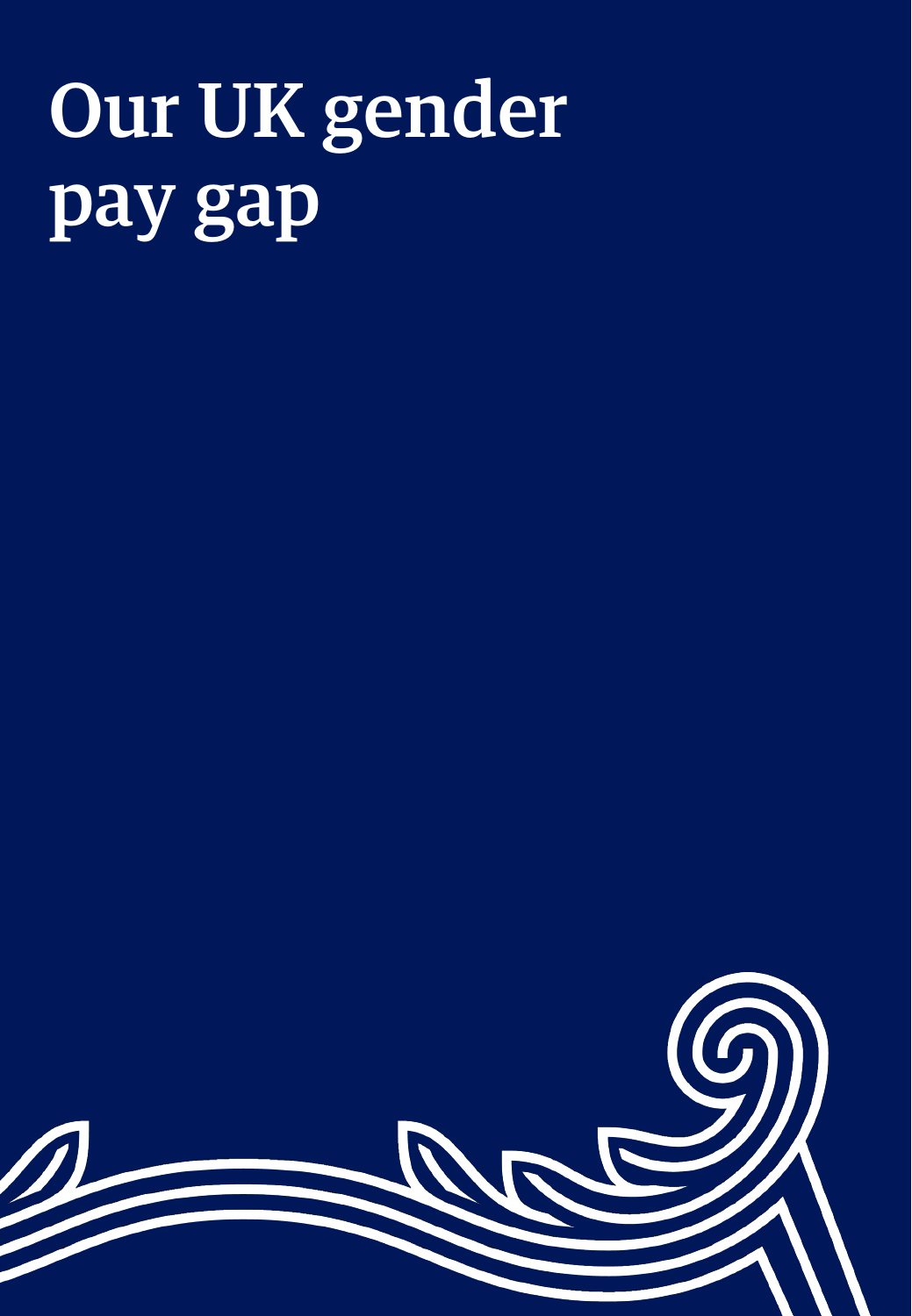#### GBT UK mean hourly pay gap: 27.6%

The mean hourly pay gap shows the difference between the average hourly pay of all women and the average hourly pay of all men at GBT UK in April 2021.

#### GBT UK median hourly gap: 23%

The median hourly pay gap shows the difference between the midpoint of the hourly pay for all women and the midpoint of hourly pay for all men at GBT UK in April 2021.

#### Distribution of GBT UK mean and women employees across quartiles

As indicated in the overview, the eligible population for Gender Pay has been further impacted by Covid-19 furlough measures. The continuation of the furlough scheme initiated in April 2020, has meant the fully-paid employees in scope only represent a proportion of the cumulated population reviewed in 2019 and is different again to the proportion of employees on furlough in 2020.

Consequently we have not extended our analysis on the underlying trends or reasons within the 2021 Gender Pay report and we do not therefore present additional comments here.

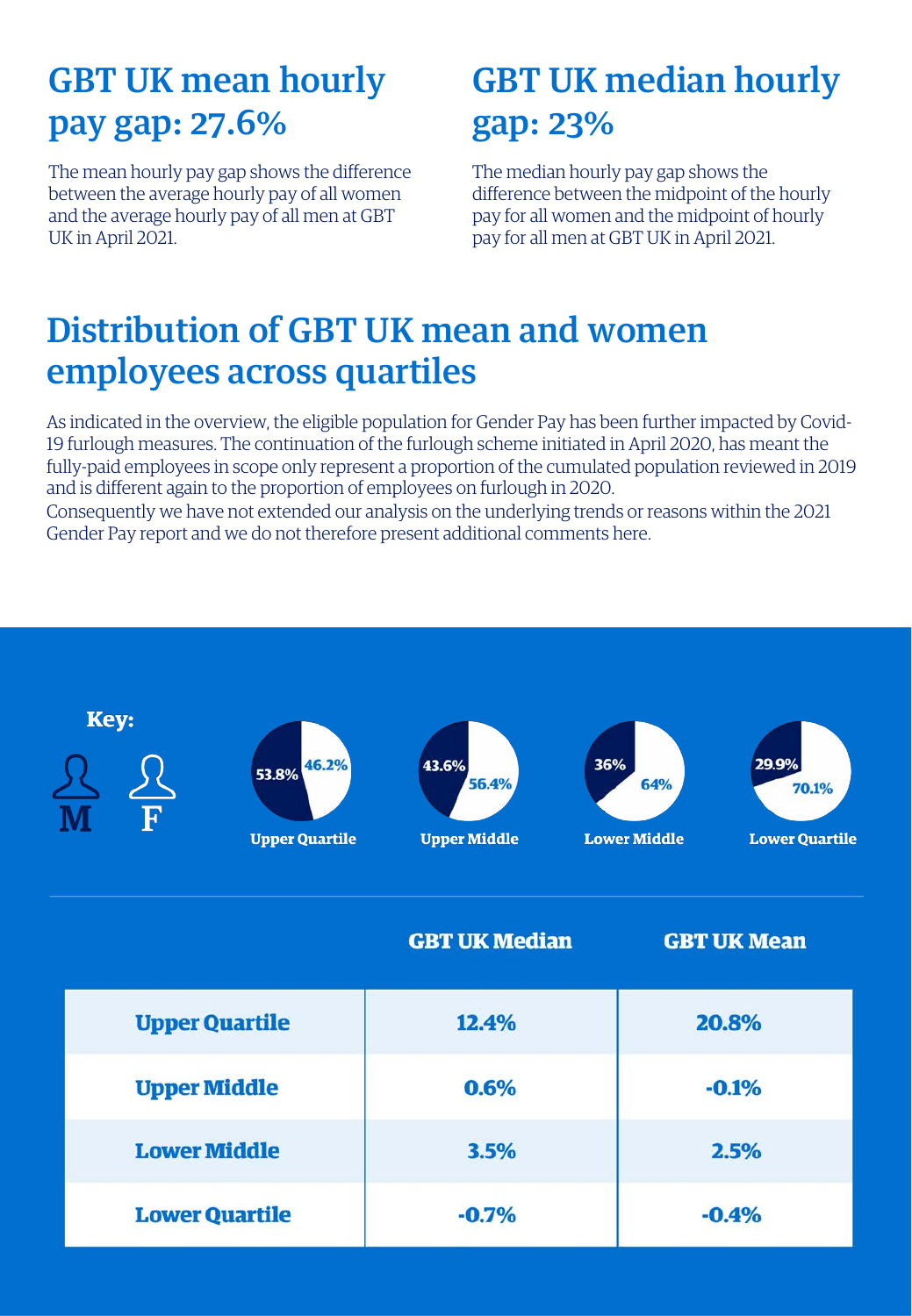

#### GBT UK mean bonus gap: 81.0%

This is the gap between the average bonus pay for all women compared to the average bonus pay for all men in the twelve months to April 2021.

#### GBT UK median bonus gap: 34.8%

The difference in the median (middle) bonus payment for all men and all women in the twelve months to April 2021.

#### Proportion of GBT employees receiving a bonus in the UK

This is the proportion of men and women who received a bonus in the 12 months to April 2021, as a percentage of all men and women in the organisation.

Our bonus gap is generally driven by the fact that we have proportionally more women in non-bonus eligible positions.

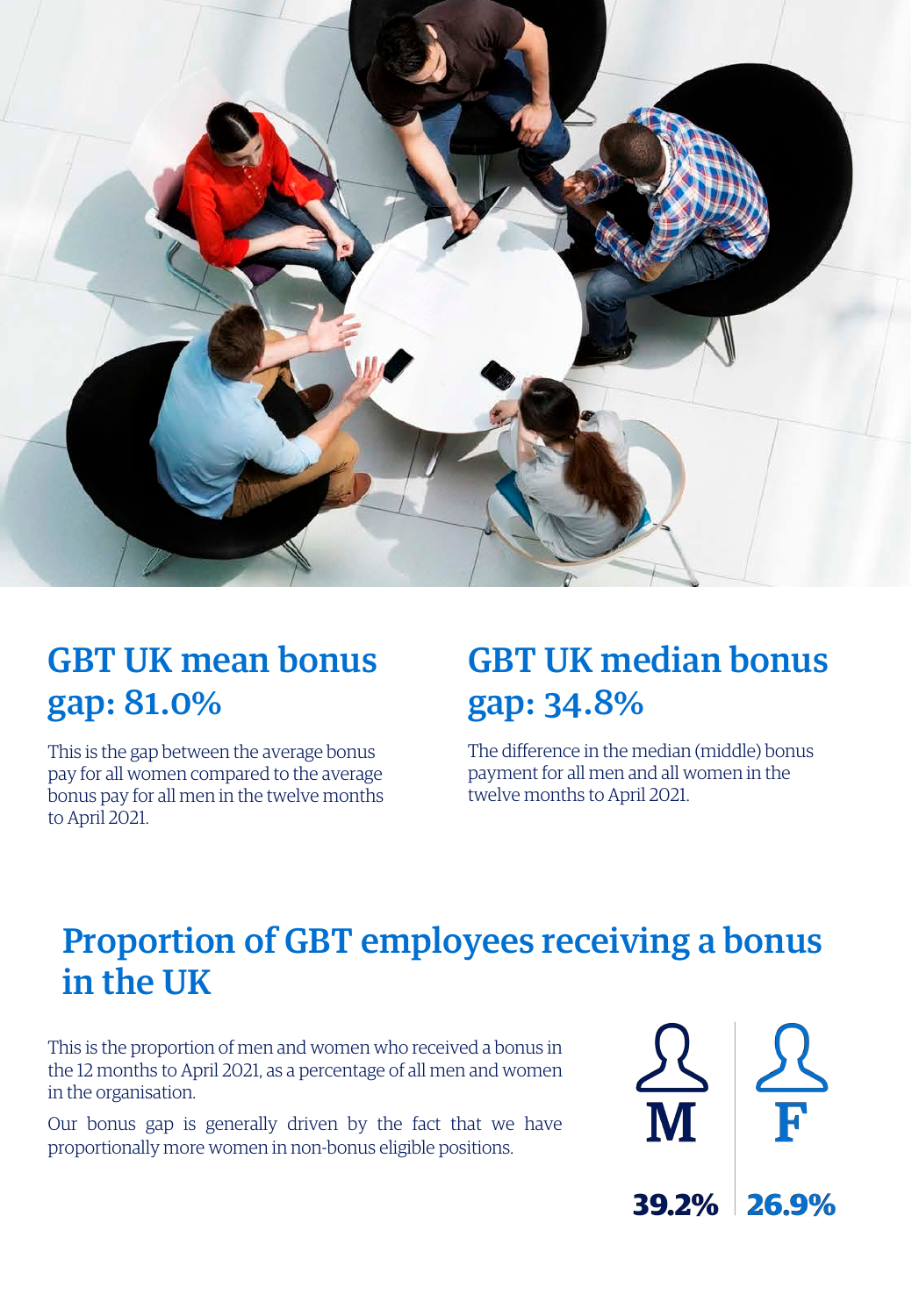## GBT's commitment to diversity, equity and inclusion

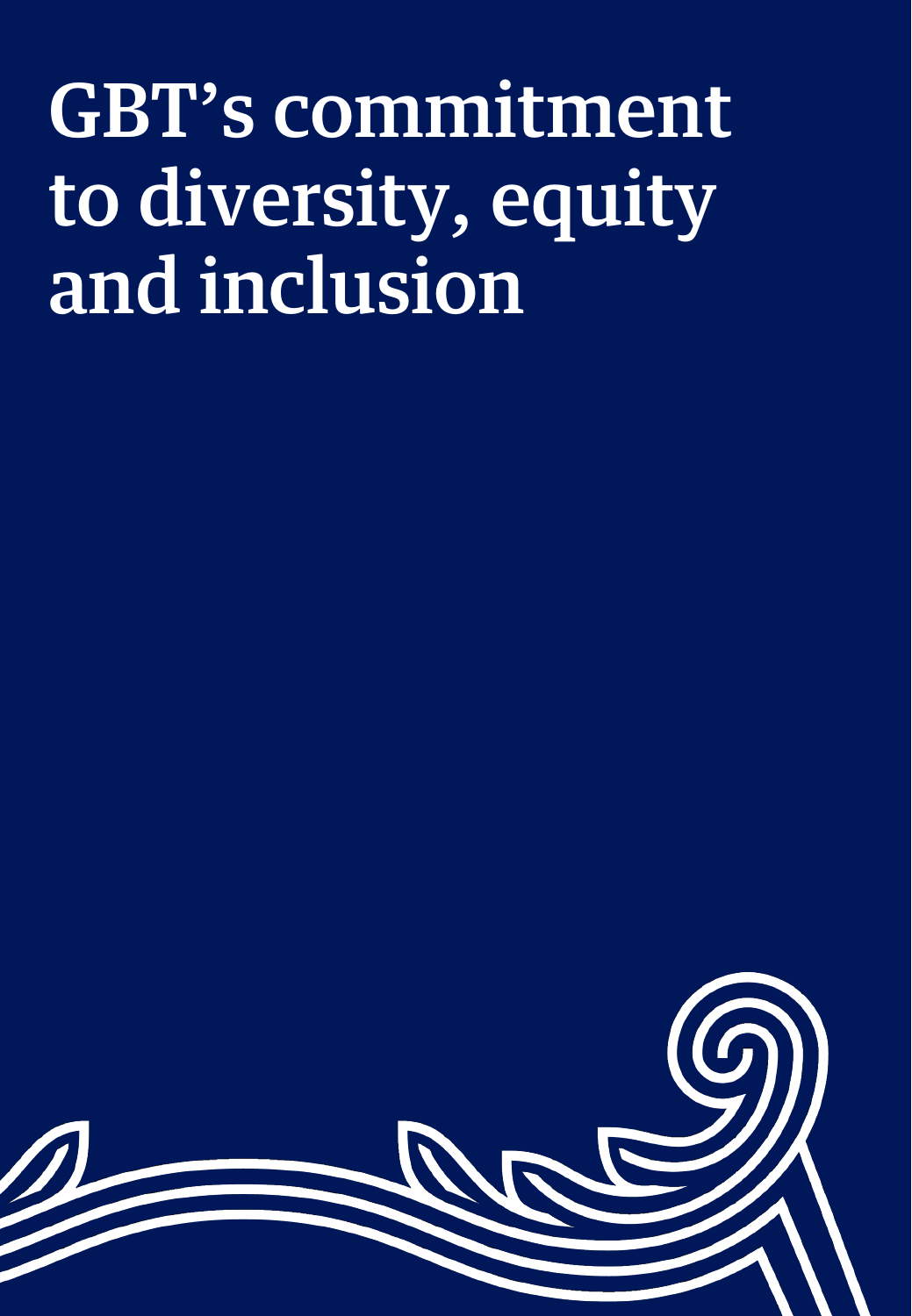#### Ensuring a focus on diversity  $\sqrt{\omega}$

American Express GBT is committed to ensuring our global workforce experiences a culture of belonging that leverages the diverse backgrounds and perspectives of all colleagues, clients, partners and communities to foster a high performing organization.

Although we have always been committed to providing a work environment that is free of discrimination, over the last year we have deepened our efforts in the field of Diversity, Equity, and Inclusion. With the establishment of our DE&I Centre of Excellence at the end of 2020, we spent 2021 laying the foundation for a program that is founded on the feedback of our employees and industry best practices. With resources dedicated exclusively to DE&I, we are able to more confidently ensure that diversity, equity and inclusion is embedded across all areas of the company and in all regions. While the social justice movement in the US helped catalyse our renewed commitment, our approach is global, holistic, and embraces the idea that DE&I is not merely the purview of a few minority demographics, but a moral imperative and a business advantage that touches all of us.

We also want to ensure that GBT remains a safe space to work for all. Our 100% score in the Best Place to Work for LGBTQ Equality by the Corporate Equality Index, for the seventh year running, is a testament to our commitment to honouring our LGBTQ community.**\***

Finally, DE&I is a key part of our mission for Environmental, Social, Governance (ESG) and a critical shift in the right direction. Under the ESG umbrella, we have worked to ensure that our suppliers represent the diversity of communities where we operate and the customers that we serve . Supporting minority-owned and women-owned enterprises is one of the many ways in which we can grow through ESG.

### Supporting women in the travel industry  $\mathcal{L}$

GBT is equally committed to helping women advance in their careers to cultivate gender balance across all levels, but particularly in senior leadership.

GBT is proud to be a founding sponsor and active participant of WINiT by GBTA, empowering women to achieve their potential both at GBT and in the wider industry. In 2021, GBT had four women honoured among WINiT's *Top 50 Women in Travel*, and another bestowed with the prestigious Founders Award.

Additionally, Women of the World, GBT's Employee Resource Group dedicated to the support and development of our female employees, continues to lead the way in supporting the advancement of women. In 2020, the group led pivotal activities across the company, including a panels, workshops, and activities in celebration of International Women's Day and a month-long activation around Wellness with a focus on intersectionality.

These are just a few small elements of much larger effort to ensure that we as a company are taking measures to work towards a more gender-balanced workplace.

### Moving the dial  $\langle \cdot \rangle$

We know that the way we work is key to ensuring equality of opportunity for all our employees. GBT offers flexible working arrangements for all employees. Pre Covid-19, nearly two-thirds of our UK employees and three-quarters of our travel counsellors worked virtually, and this has continued to rise. This is part of GBT's value proposition and employees make the most of this opportunity across all levels.

We are confident the data reported is accurate as of April 2021

Claire Gillingham VP, Human Resources International

Rachel Tonge VP & General Manager, UK

**\*** <https://www.hrc.org/resources/best-places-to-work-2020>